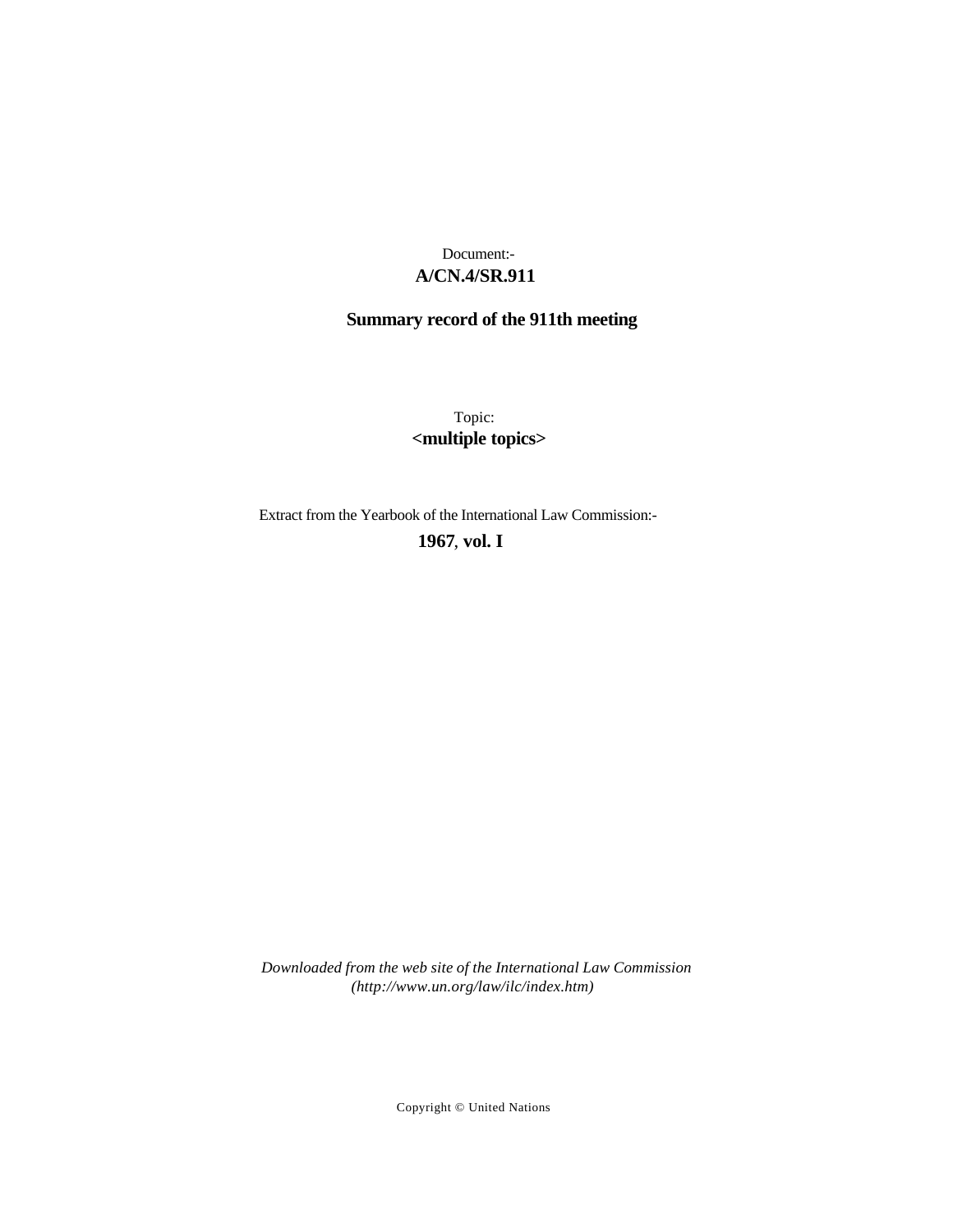112. The CHAIRMAN suggested that article 41, which, in the absence of comment he presumed was generally acceptable, be referred to the Drafting Committee.

*It was so agreed.<sup>11</sup>*

The meeting rose at 12.50 p.m.

11 For resumption of discussion, see 938th meeting, para. 57.

#### **911th** MEETING

### *Wednesday, 31 May 1967, at 11.30 a.m.*

*Chairman:* Sir Humphrey WALDOCK

Present: Mr. Ago, Mr. Albónico, Mr. Castañeda, Mr. Castrén, Mr. Ignacio-Pinto, Mr. Jiménez de Aréchaga, Mr. Kearney, Mr. Nagendra Singh, Mr. Ramangasoavina, Mr. Reuter, Mr. Tammes, Mr. Tsuruoka, Mr. Ushakov, Mr. Ustor, Mr. Yasseen.

*Also present:* Sir Gerald Fitzmaurice, Mr. Lachs, Mr. 2ourek, Mr. Caicedo Castilla, Observer for the Inter-American Juridical Committee.

# **Statements by Sir Gerald Fitzmaurice, Mr. Lachs and Mr. Zourek**

1. The CHAIRMAN welcomed three former members of the Commission, Sir Gerald Fitzmaurice, Mr. Lachs and Mr. Zourek. He said it was a special pleasure to greet Sir Gerald who, in the years 1955 to 1960, had been special rapporteur on the law of treaties and who in that capacity had prepared five reports containing profound studies on many aspects of that branch of the law, which had been of the greatest value in furthering the Commission's work and of the greatest help to his successor.

2. As a member of the Commission, he had worked for a year with Mr. Zourek, whose excellent reports on consular relations had found fruition in the Vienna Convention on that subject.

3. He thanked Mr. Lachs for his contributions to the discussion on the law of treaties in the Commission and for his work in the Drafting Committee.

4. Sir Gerald FITZMAURICE said that the President of the International Court of Justice was to have met the Secretary-General in Geneva that week to discuss matters of common interest and had intended to visit the Commission on that occasion to convey his best wishes for the continued success of its work, already so impressive and of such moment to the community of nations. However, the planned meeting had been postponed and the President had deputed to him the task of visiting the Commission.

5. Despite the obvious difference of functions, there were close links between the Court and the Commission and a number of members of the latter had become Judges of the Court. In both cases members were elected by governments, not as representatives of countries but in their personal capacity as jurists, and they had a scientific task to perform in accordance with their consciences.

6. The two bodies had a community of interest and a common legal foundation. The Court had to declare the law, not as an arbitrary process but in accordance with the provisions of Article 38, paragraph 1, of its Statute. The Commission's task was less circumscribed, for it was the main international codifying agency, but it still had to take into account the elements laid down in that article. The work of each influenced the other and they had a joint obligation to make every effort to promote the law.

As a former special rapporteur on the law of treaties he wished to pay his tribute to the Commission's remarkable achievements on that topic.

8. The CHAIRMAN asked Sir Gerald to convey the Commission's thanks to the President of the Court for his message. The codification, elucidation and progressive development of the law was often said to be an essential prerequisite for extending the acceptance of the Court's jurisdiction and for its successful operation as a judicial instrument, and the process was certainly an indispensable condition for the peace and welfare of the international community.

9. He also wished to mention the feelings of personal friendship which existed between the Judges of the Court and members of the Commission.

10. Mr. LACHS said that the mutual respect that existed between the Court and the Commission was a hopeful aspect in the development of international law, and though their members came from different parts of the world with differing legal philosophies there was a considerable degree of understanding between them.

11. Mr. 2OUREK said he was very glad of the opportunity of seeing his former colleagues in the Commission again and meeting the new members. Although he no longer took part in the work of the Commission, he still continued to follow its activities out of scientific and professional interest. During his many travels he had always endeavoured to make better known the part played by the Commission, whose work for the codification of international law contributed to the development of relations between all peoples. For instance, in the course of a symposium held in West Berlin he had recently delivered a lecture on the activities of the Commission.

12. The draft articles on the law of treaties had been successfully completed and the codification of important rules of international law had been carried through, thanks in large measure to the authority and skill of Sir Humphrey Waldock, whose merits the Commission had very properly recognized by electing him Chairman. The documents of the Commission were a valuable source of information to him and enabled him to maintain a sort of spiritual contact with the Commission.

#### **Co-operation with other Bodies**

*(resumed from the 898th meeting)* [Item 5 of the agenda]

13. The CHAIRMAN invited the observer for the Inter-American Juridical Committee to address the Commission.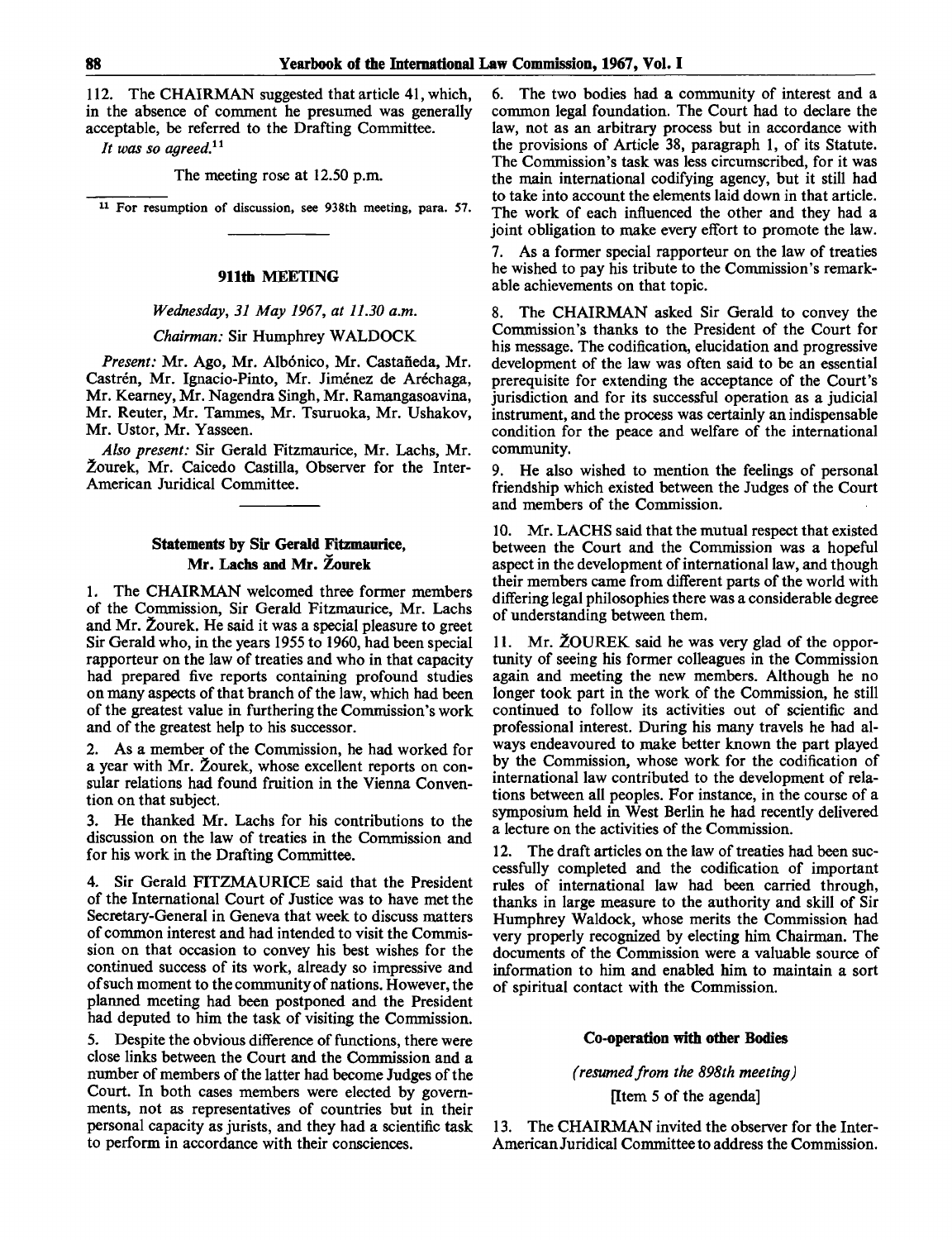14. Mr. CAICEDO CASTILLA (Observer for the Inter-American Juridical Committee), after paying a tribute to the work accomplished by the Commission in the codification of international law, said that, in the inter-American sphere, there had been three outstanding achievements in the past twelve months: first, the technical meeting held by the Inter-American Juridical Committee from July to October 1966; secondly, the Protocol for the amendment of the Charter of the Organization of American States (OAS), prepared by the Third Special Inter-American Conference held at Buenos Aires in February 1967, and thirdly, the Declaration on economic integration by the Presidents of the American Republics at the April 1967 meeting at Punta del Este.

15. At its 1966 meeting the Committee had examined first the question of a code of private international law for the countries of America. A number of codes were already in existence, but they conflicted with one another to some extent; they were the 1928 Bustamante Code, the Montevideo Treaties of 1889 and 1940, and the unofficial North American codification entitled the *Restatement of the Law of Conflict of Laws.* The Committee had stressed the importance of preparing a unified code, because hundreds of thousands of nationals of American States lived in other American States of which they were not nationals; the formulation of rules to solve the conflicts of laws which thus arose would promote good relations between the American States. The proposed economic integration of the region also made it urgent to facilitate the settlement of conflicts of laws on such matters as international contracts, insurance and banking. The work on the preparation of a new code of private international law was well advanced and a specialized conference of representatives of American States would meet in the forthcoming months to pronounce on the problem.

16. The Committee had also examined the question of the gap in the OAS system for the peaceful settlement of disputes, a gap which arose from the fact that the American Treaty on Pacific Settlement—the Pact of Bogota of 30 April 1948<sup>1</sup>—had not been ratified by all the countries of the region. That Treaty made provision for such methods of peaceful settlement as mediation, conciliation, arbitration and judicial settlement by the International Court of Justice; some countries of the region, however, did not accept compulsory arbitration, while others were not prepared to accept the compulsory jurisdiction of the International Court. The Committee had urged the ratification of the Treaty by those countries which had not yet done so.

17. The Committee had also dealt with the law of outer space and had recommended Governments of the American States to adhere to the "Legal Principles Governing the Activities of States in the Exploration and Use of Outer Space" set forth in the Declaration embodied in General Assembly resolution 1962 (XVIII) of 13 December 1963 and in subsequent General Assembly resolutions on outer space. The Committee had urged the Governments of the American States to co-operate in all efforts to give legal effect to those principles by means of a worldwide convention, and had specifically reiterated Principle 3:

"Outer space and celestial bodies are not subject to national appropriation by claim of sovereignty, by means of use or occupation, or by any other means". It had also recommended to those Governments to promote the setting up of a world body with a sufficient measure of jurisdiction in matters of outer space to deal with controversies arising from the use of such space, including damage caused by outer space activities.

18. The Committee took the view that the traditional Latin American doctrine in the matter of State responsibility, which ruled out concepts of objective liability with regard to claims by aliens, did not stand in the way of the acceptance of the recommendations adopted by the United Nations General Assembly with regard to the international responsibility of States for injuries caused as a result of outer space activities. Latin America rejected the notion of objective liability which had been put forward in connexion with claims by aliens in respect of injuries sustained by them at the hands of authorities or private individuals in their country of residence and the diplomatic protection of such injured aliens. On that point, a firm stand had been adopted in Latin America, based on the equal treatment of nationals and aliens and the need to prove an actual delinquency on the part of the State, and to show that legal remedies had been exhausted before international responsibility could arise; in addition, the Latin American concept of denial of justice was a restrictive one. The international responsibility of a State for its activities in the exploration and use of outer space concerned damage to aliens living outside its territory. The Latin American principles to which he had referred related to claims by resident aliens against the State in whose territory they resided and were therefore not applicable in the matter.

19. Lastly, the Committee had examined the question of amendments to the Charter of the Organization of American States, in respect of which it had been claimed that a distinction could be drawn between certain amendments which entered into force immediately and others which required ratification. The Committee had rejected that distinction and had stated that, in all cases, amendments to the OAS Charter would enter into force only after ratification by two-thirds of the member States, as specified in that Charter.

20. The Buenos Aires Conference of February 1967 had formulated a Protocol embodying a number of important amendments to the OAS Charter, intended to accelerate and render more flexible the operation of the Organization. One amendment would have the effect of replacing the Inter-American Conference, which met every five years, by an annual General Assembly, as the supreme authority of the Organization. Another amendment dealt with the question of the admission of new members, for which no provision had been made in the OAS Charter; the Protocol specified a two-thirds majority of the member States for such admissions.

21. The Inter-American Treaty of Reciprocal Assistance signed at Rio de Janeiro on 2 September 1947<sup>2</sup> would continue to govern the whole question of aggression and

<sup>1</sup> United Nations, *Treaty Series,* vol. 30, p. 84.

<sup>2</sup> United Nations, *Treaty Series,* vol. 21, p. 93.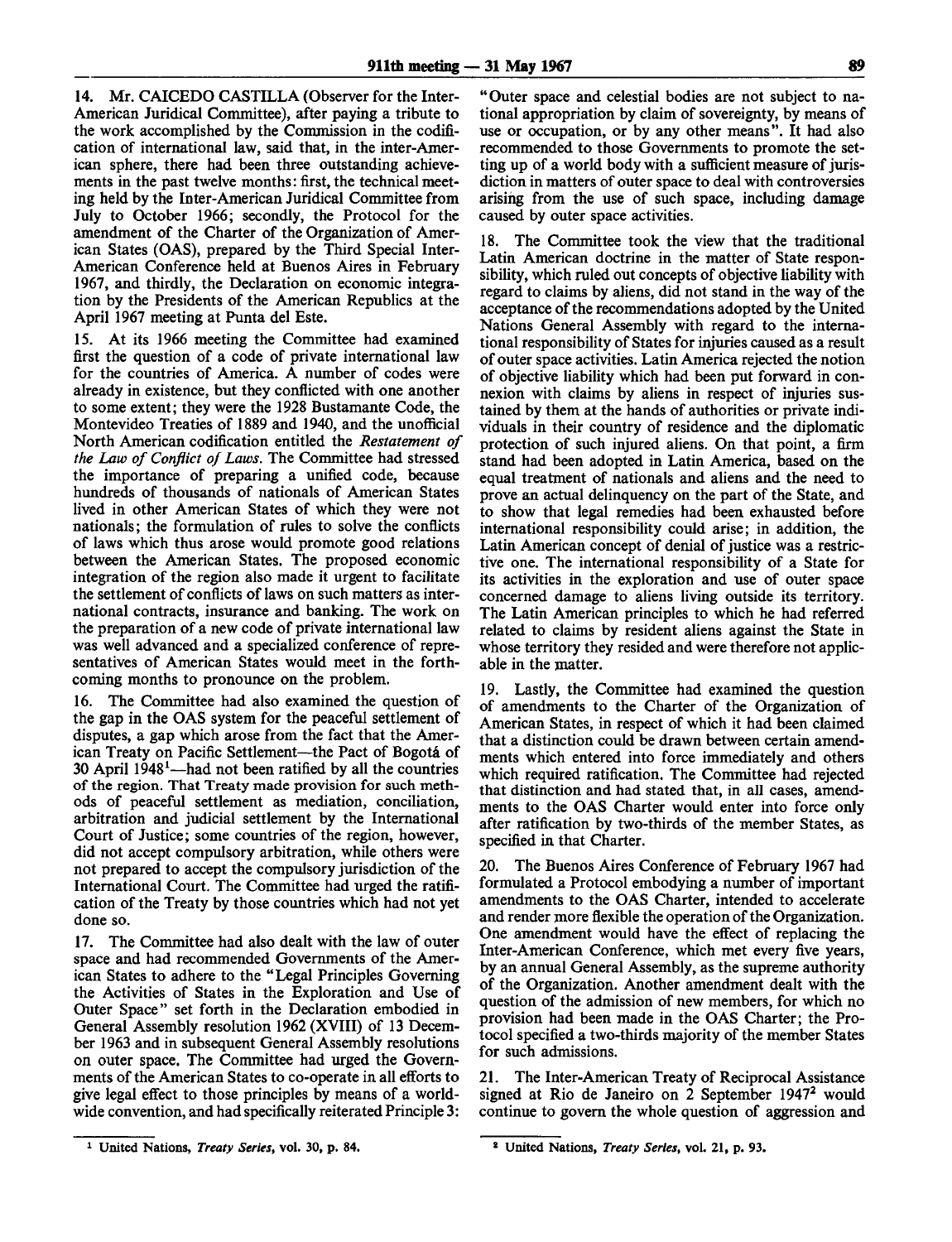threats to the peace and security of the continent; the system of collective security in that treaty had worked satisfactorily in practice and had made it possible to solve a number of very grave problems.

At present, the Organization of American States had a Council which, in turn, had three organs: the Inter-American Economic and Social Council, the Inter-American Cultural Council and the Inter-American Council of Jurists. The Protocol for the amendment of the OAS Charter would have the effect of setting up independent councils, each with its own functions: a Permanent Council, an Economic and Social Council and a Council for Education, Science and Culture. The Inter-American Council of Jurists would be abolished, but the Inter-American Juridical Committee would continue as the main legal organ of the Organization and would report directly to the annual General Assembly, instead of to the five-yearly Conference through the Inter-American Council of Jurists.

23. In addition, the Committee would be enlarged from nine to eleven members, elected for a period of four years by the OAS General Assembly. Its terms of reference would include the promotion of the codification and progressive development of international law and the study of legal problems relating to the integration of the developing countries of America.

24. The amendments to the OAS Charter would also have the effect of strengthening the Inter-American Economic and Social Council, which would meet annually at the ministerial level, and would have an executive committee in the shape of the Inter-American Committee on the Alliance for Progress. Indeed, the emphasis on economic problems was a characteristic feature of the amendments embodied in the Protocol.

25. Some of the economic provisions thus amended had a legally binding character, such as the recognition by all the member States that the integration of the developing countries of the continent constituted one of the objectives of the Inter-American system; States accordingly bound themselves to take all necessary steps to accelerate the process of integration. All member States undertook to avoid any policies and measures which could have an adverse effect on the economic and social development of other member States; they also agreed to join together in seeking a solution to any urgent or serious problems which might arise regarding the development or economic stability of any member State. The more economically developed countries undertook not to require reciprocal concessions from the developing countries when granting them tariff reductions or concessions regarding non-tariff barriers.

26. No amendment had, however, been approved in respect of the main principles on which the Organization of American States was based, such as the equality of States and the non-recognition of territorial changes brought about by force. The Buenos Aires Protocol also expressly maintained in force article 15 of the Charter of the Organization of American States, which specified that:

"No State or group of States has the right to intervene directly or indirectly, for any reason whatever, in the internal or external affairs of any other State. The fore-

going principle prohibits not only armed force but also any other form of interference or attempted threat against the personality of the State or against its political, economic and cultural elements. "<sup>3</sup>

27. The question of non-intervention had given rise, after the events in the Dominican Republic, to much earnest discussion in the American continent. At the 1965 Rio de Janeiro Conference, the Colombian delegation had proposed the reaffirmation of the principle of non-intervention in strong and unambiguous terms. As a result of that proposal, the Rio de Janeiro Conference had recommended to the Third Special Inter-American Conference the retention of such fundamental principles as that of nonintervention when formulating amendments to the OAS Charter.

28. The meeting of Heads of State held at Punta del Este in April 1967 had adopted a Declaration for the progressive establishment, as from 1970, of a Latin American common market, which was to be substantially operative within fifteen years. Admittedly, that meeting had not given rise to any legal obligations but it did constitute a point of departure towards a new stage in the history of Latin America, since it had been convened to promote the economic emancipation of the peoples of the continent. The Declaration would of course need to be implemented by means of legal instruments, the first of which would be a general integration treaty.

29. Co-operation between the International Law Commission and the Inter-American Juridical organs should be strengthened, especially as certain items appeared on the agendas of both. For instance, the Inter-American Juridical Committee had studied the question of State responsibility from the American point of view and in 1967 would consider the topic of the succession of States and Governments.

30. The exchange of observers should therefore continue. The International Law Commission had been ably represented by Mr. Jiménez de Aréchaga at the meeting of the Inter-American Council of Jurists at San Salvador in February 1965. Now that the Committee was to continue as the main legal organ of the Organization of American States, he had the privilege of inviting the Commission to be represented at the next session of the Committee, to be held from 10 July to 9 October 1967 at Rio de Janeiro.

31. Co-operation between the two bodies could also take the form of efforts by the Committee to urge the member Governments of OAS to ratify the international conventions which had resulted from the work of the International Law Commission. The Committee could do useful work in that respect because its recommendations were generally heeded by the Governments of the American States. He proposed to raise that question at the next meeting of the Committee and fully expected satisfactory results.

32. He extended to the Commission his sincere wishes for the success of its work in the codification and progressive development of international law.

<sup>8</sup> United Nations, *Treaty Series,* vol. 119, p. 56.